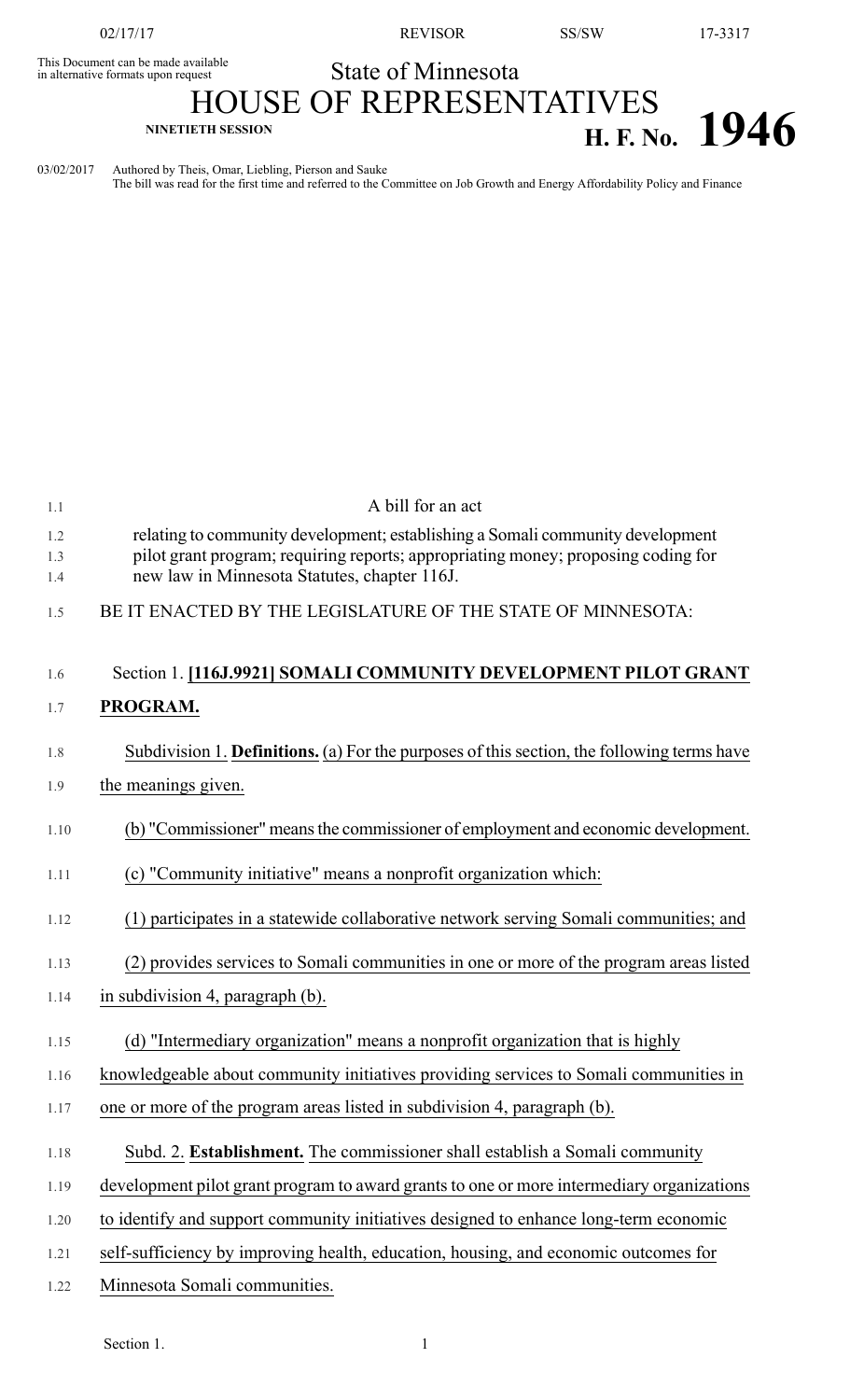| 2.1  | Subd. 3. Grants to intermediary organizations. (a) The commissioner shall award              |
|------|----------------------------------------------------------------------------------------------|
| 2.2  | grants to one or more intermediary organizations through a competitive process. In           |
| 2.3  | determining grant awards, the commissioner shall give weight to applications from            |
| 2.4  | organizations that demonstrate:                                                              |
| 2.5  | (1) a high level of knowledge about community initiatives providing services to Somali       |
| 2.6  | communities in one or more program areas listed in subdivision 4, paragraph (b);             |
| 2.7  | (2) a history of successful past collaboration with such community initiatives; and          |
| 2.8  | (3) a history of successful fund-raising from private sources for such initiatives.          |
| 2.9  | (b) Intermediary organizations awarded grants by the commissioner shall receive all          |
| 2.10 | grant funds intended for distribution to community initiatives under subdivision 4.          |
| 2.11 | (c) An intermediary organization awarded a grant under this subdivision may use up to        |
| 2.12 | five percent of grant funds for administrative costs.                                        |
| 2.13 | Subd. 4. Grants to community initiatives. (a) An intermediary organization awarded           |
| 2.14 | a grant under subdivision 3 must award funds through a competitive grant process to          |
| 2.15 | community initiatives within that intermediary organization's service area.                  |
| 2.16 | (b) The intermediary organization must award grants to community initiatives that will       |
| 2.17 | provide services, either alone or in partnership with another nonprofit organization, in one |
| 2.18 | or more of the following areas:                                                              |
| 2.19 | (1) economic development, including but not limited to programs to foster                    |
| 2.20 | entrepreneurship or small business development in Minnesota Somali communities;              |
| 2.21 | (2) health, including but not limited to programs to provide Somali community-based          |
| 2.22 | preventative, behavioral, or pregnancy-related health care;                                  |
| 2.23 | (3) education, including but not limited to programs to encourage civic engagement or        |
| 2.24 | early childhood development or that provide after-school or recreation programs targeted     |
| 2.25 | at Somali youth; or                                                                          |
| 2.26 | (4) housing, including but not limited to programs to prevent and respond to homelessness    |
| 2.27 | in Somali communities or to provide access to loans or grants for housing stability and      |
| 2.28 | affordability.                                                                               |
| 2.29 | (c) To receive grant funds, a community initiative must submit a written application to      |
| 2.30 | an intermediary organization, using a form developed by that intermediary organization.      |
| 2.31 | This grant application must include:                                                         |
| 2.32 | (1) a description of the activities that will be funded by the grant;                        |

Section 1. 2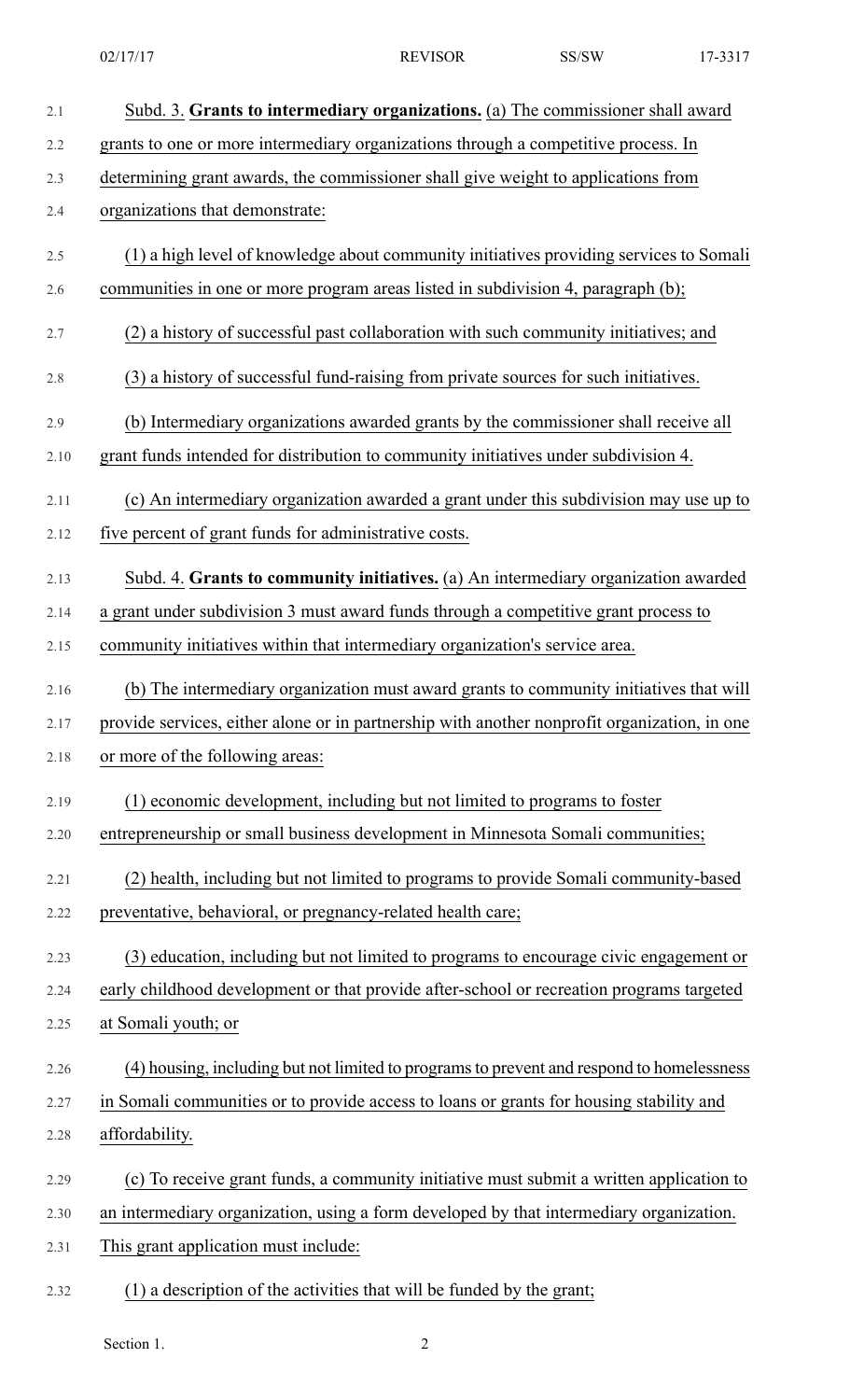|      | 02/17/17                                                                                      | <b>REVISOR</b> | SS/SW | 17-3317 |
|------|-----------------------------------------------------------------------------------------------|----------------|-------|---------|
| 3.1  | (2) an estimate of the cost of each grant activity;                                           |                |       |         |
| 3.2  | (3) the total cost of the project;                                                            |                |       |         |
| 3.3  | (4) the sources and amounts of nonstate funds supplementing the grant;                        |                |       |         |
| 3.4  | (5) how the project aims to achieve stated outcomes in areas including improved public        |                |       |         |
| 3.5  | health and health care delivery; job training; workforce development; small business support; |                |       |         |
| 3.6  | early childhood, kindergarten through grade 12, and higher education achievement; and         |                |       |         |
| 3.7  | access to housing, including loans; and                                                       |                |       |         |
| 3.8  | (6) any additional information requested by an intermediary organization.                     |                |       |         |
| 3.9  | (d) In awarding grants under this subdivision, the intermediary organization shall give       |                |       |         |
| 3.10 | weight to applications from organizations that demonstrate:                                   |                |       |         |
| 3.11 | (1) a history of successful provision of the services listed in paragraph (b); and            |                |       |         |
| 3.12 | (2) a history of successful fund-raising from private sources for such services.              |                |       |         |
| 3.13 | (e) In evaluating grant applications, the intermediary organization shall not consider the    |                |       |         |
| 3.14 | composition of a community initiative's governing board.                                      |                |       |         |
| 3.15 | (f) Grant funds may be used by a community initiative for the following purposes:             |                |       |         |
| 3.16 | (1) operating costs, including but not limited to staff, office space, computers, software,   |                |       |         |
| 3.17 | and Web development and maintenance services;                                                 |                |       |         |
| 3.18 | $(2)$ program costs;                                                                          |                |       |         |
| 3.19 | (3) travel within Minnesota;                                                                  |                |       |         |
| 3.20 | (4) consultants directly related to and necessary for delivering services listed in paragraph |                |       |         |
| 3.21 | $(b)$ ; and                                                                                   |                |       |         |
| 3.22 | (5) capacity building.                                                                        |                |       |         |
| 3.23 | Subd. 5. Limitation. To the extent possible, at least 50 percent of grant amounts awarded     |                |       |         |
| 3.24 | under subdivision 4 must be distributed to community initiatives serving areas located        |                |       |         |
| 3.25 | outside of the seven-county metropolitan area, as defined in section 473.121, subdivision     |                |       |         |
| 3.26 | 2.                                                                                            |                |       |         |
| 3.27 | Subd. 6. Reports to the legislature. By January 15, 2019, and each January 15 thereafter      |                |       |         |
| 3.28 | through January 2022, the commissioner must submit a report to the chairs and ranking         |                |       |         |
| 3.29 | minority members of the committees of the house of representatives and the senate having      |                |       |         |
| 3.30 | jurisdiction over economic development that details the use of grant funds. This report must  |                |       |         |